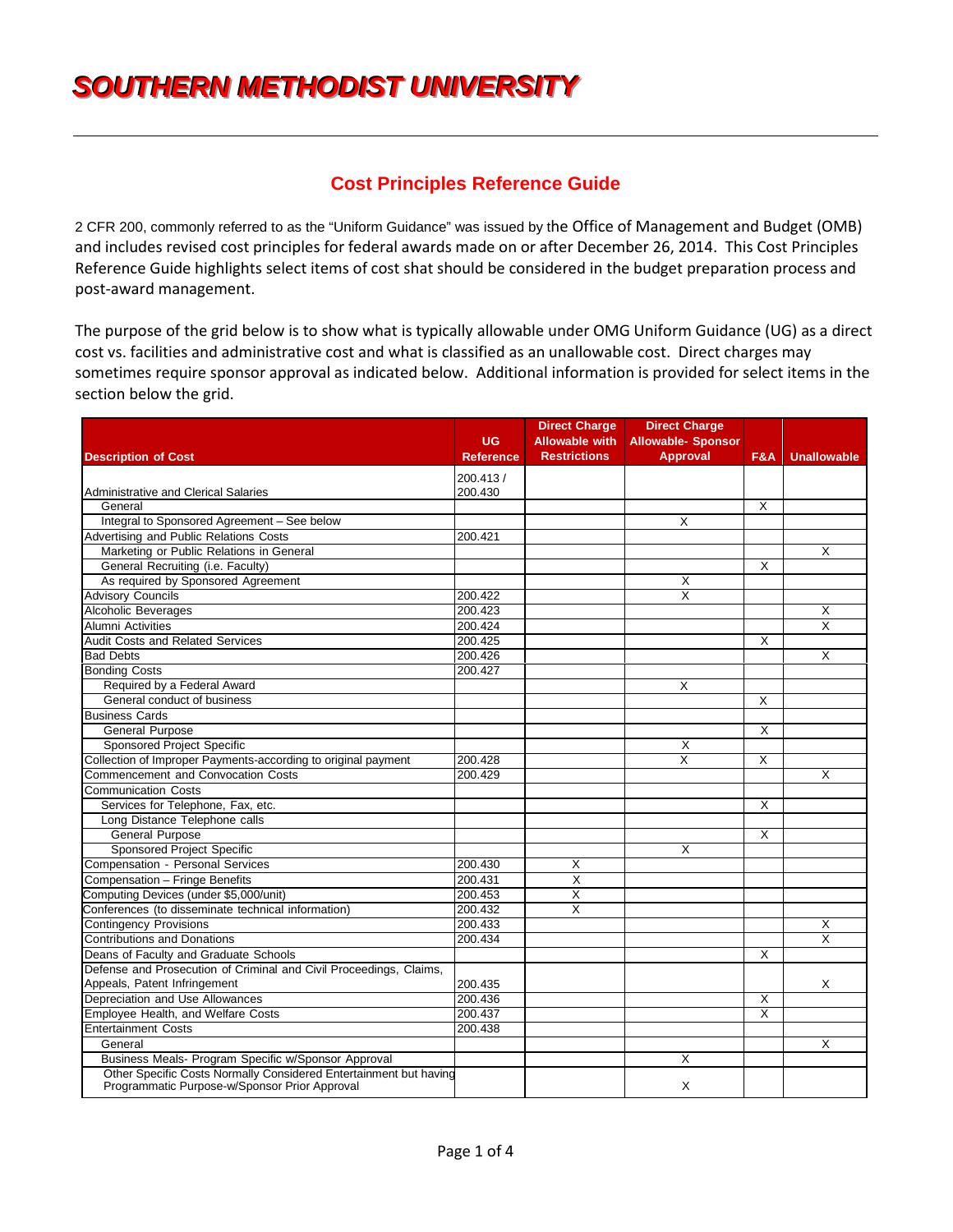|                                                                                                             |                  | <b>Direct Charge</b>    | <b>Direct Charge</b>      |     |                         |
|-------------------------------------------------------------------------------------------------------------|------------------|-------------------------|---------------------------|-----|-------------------------|
|                                                                                                             | UG               | <b>Allowable with</b>   | <b>Allowable- Sponsor</b> |     |                         |
| <b>Description of Cost</b>                                                                                  | <b>Reference</b> | <b>Restrictions</b>     | <b>Approval</b>           | F&A | <b>Unallowable</b>      |
| <b>Equipment and Other Capital Expenditures</b>                                                             | 200.439          |                         |                           |     |                         |
| <b>General Purpose</b>                                                                                      |                  |                         |                           | X   |                         |
| Sponsored Project Specific                                                                                  |                  |                         | Х                         |     |                         |
| <b>Exchange Rates</b>                                                                                       | 200.440          |                         | X                         |     |                         |
| <b>Fines and Penalties</b>                                                                                  | 200.441          |                         |                           |     | Х                       |
| Fund Raising and Investment Costs                                                                           | 200.442          |                         |                           |     | X                       |
| Gains and Losses on Depreciable Assets                                                                      | 200.443          |                         |                           | X   |                         |
| General Cost of Government-N/A to SMU                                                                       | 200.444          |                         |                           |     |                         |
| Goods or Services for Personal Use                                                                          | 200.445          |                         |                           |     | Х                       |
| Housing and Personal Living Expense                                                                         | 200.445          |                         | X                         |     |                         |
| Idle Facilities and Idle Capacity                                                                           | 200.446          |                         |                           |     | X                       |
| Insurance and Indemnification                                                                               | 200.447          |                         |                           |     |                         |
| General Purpose                                                                                             |                  |                         |                           | X   |                         |
| Sponsored Project Specific                                                                                  |                  |                         | X                         |     |                         |
| Intellectual Property                                                                                       | 200.448          |                         |                           |     |                         |
| <b>Patent Costs</b>                                                                                         |                  |                         | Χ                         |     |                         |
| Royalties and Other Cost for Use of Patents & Copyrights                                                    |                  |                         | X                         |     |                         |
| Interest                                                                                                    | 200.449          |                         |                           | X   |                         |
| Lobbying                                                                                                    | 200.450          |                         |                           |     | X                       |
|                                                                                                             | 200.451          |                         |                           |     | $\overline{\mathsf{x}}$ |
| Losses on Other Sponsored Agreements or Contracts                                                           |                  |                         |                           |     |                         |
| Maintenance and Repair Costs<br><b>General Purpose</b>                                                      | 200.452          |                         |                           |     |                         |
|                                                                                                             |                  |                         |                           | X   |                         |
| Sponsored Project Specific<br>Material and Supplies Costs - Including Essential and Allocable               |                  | х<br>X                  |                           |     |                         |
| Computing Devices under Capitalization Threshold                                                            | 200.453          |                         |                           |     |                         |
|                                                                                                             |                  |                         |                           |     |                         |
|                                                                                                             |                  |                         |                           |     |                         |
| Memberships, Subscriptions, and Professional Activities<br>Business, Technical, Professional Organizations  | 200.454          |                         |                           |     |                         |
|                                                                                                             |                  |                         |                           | X   |                         |
| Civil or Community Organizations<br>Social Organization or Organizations whose purpose is Lobbying          |                  |                         |                           | X   | X                       |
| Participant Support Costs - excluded from MTDC                                                              | 200.456          |                         | Х                         |     |                         |
| <b>Plant and Security Costs</b>                                                                             | 200.457          |                         | Χ                         |     |                         |
| <b>Pre-Award Costs</b>                                                                                      | 200.458          |                         |                           |     |                         |
| General                                                                                                     |                  |                         |                           |     | X                       |
| With Prior Approval                                                                                         |                  |                         | X                         |     |                         |
|                                                                                                             |                  |                         |                           |     |                         |
| <b>Professional Services Costs</b>                                                                          | 200.459          | X                       |                           |     |                         |
| <b>Proposal Costs</b>                                                                                       | 200.460          |                         |                           | X   |                         |
| Publication and Printing Costs Including those after the Period of<br>Performance but Before Award Closeout | 200.461          | X                       |                           |     |                         |
| Rearrangement and Reconversion Costs                                                                        | 200.462          |                         | Χ                         |     |                         |
| <b>Recruiting Costs</b>                                                                                     | 200.463          |                         | X                         |     |                         |
| Relocation Costs of Employees                                                                               | 200.464          |                         | Χ                         |     |                         |
| Rental Costs of Building and Equipment                                                                      | 200.465          | X                       |                           |     |                         |
| Scholarships and Student Aid Costs                                                                          | 200.466          |                         |                           |     |                         |
| <b>General Purpose</b>                                                                                      |                  |                         |                           |     | $\overline{\mathsf{x}}$ |
| If Purpose of project is to provide education (including tuition)                                           |                  |                         | X                         |     |                         |
| Selling and Marketing                                                                                       | 200.467          |                         |                           |     |                         |
| <b>Specialized Service Facilities</b>                                                                       |                  |                         |                           |     | Χ                       |
|                                                                                                             | 200.468          | х                       |                           |     |                         |
| <b>Student Activity Costs</b>                                                                               | 200.469          |                         |                           |     |                         |
| <b>General Purpose</b>                                                                                      |                  |                         |                           |     | X                       |
| Sponsored Project Specific                                                                                  |                  |                         | Χ                         |     |                         |
| Taxes, except taxes from which exemptions are available                                                     | 200.470          | X                       |                           |     |                         |
| Termination Costs applicable to Sponsored Agreements                                                        | 200.471          |                         | X                         |     |                         |
| Training Costs-Employee Development                                                                         | 200.472          |                         |                           | X   |                         |
| <b>Transportation Costs</b>                                                                                 | 200.473          | х                       |                           |     |                         |
| <b>Travel Costs</b>                                                                                         | 200.474          | Χ                       |                           |     |                         |
| <b>Trustees</b>                                                                                             | 200.475          |                         |                           | Χ   |                         |
| Visas - Short-term, Non-immigration, Need Identified Directly to                                            | 200.463          | $\overline{\mathsf{x}}$ |                           |     |                         |
| Sponsored Agreement-See below                                                                               |                  |                         |                           |     |                         |
|                                                                                                             |                  |                         |                           |     |                         |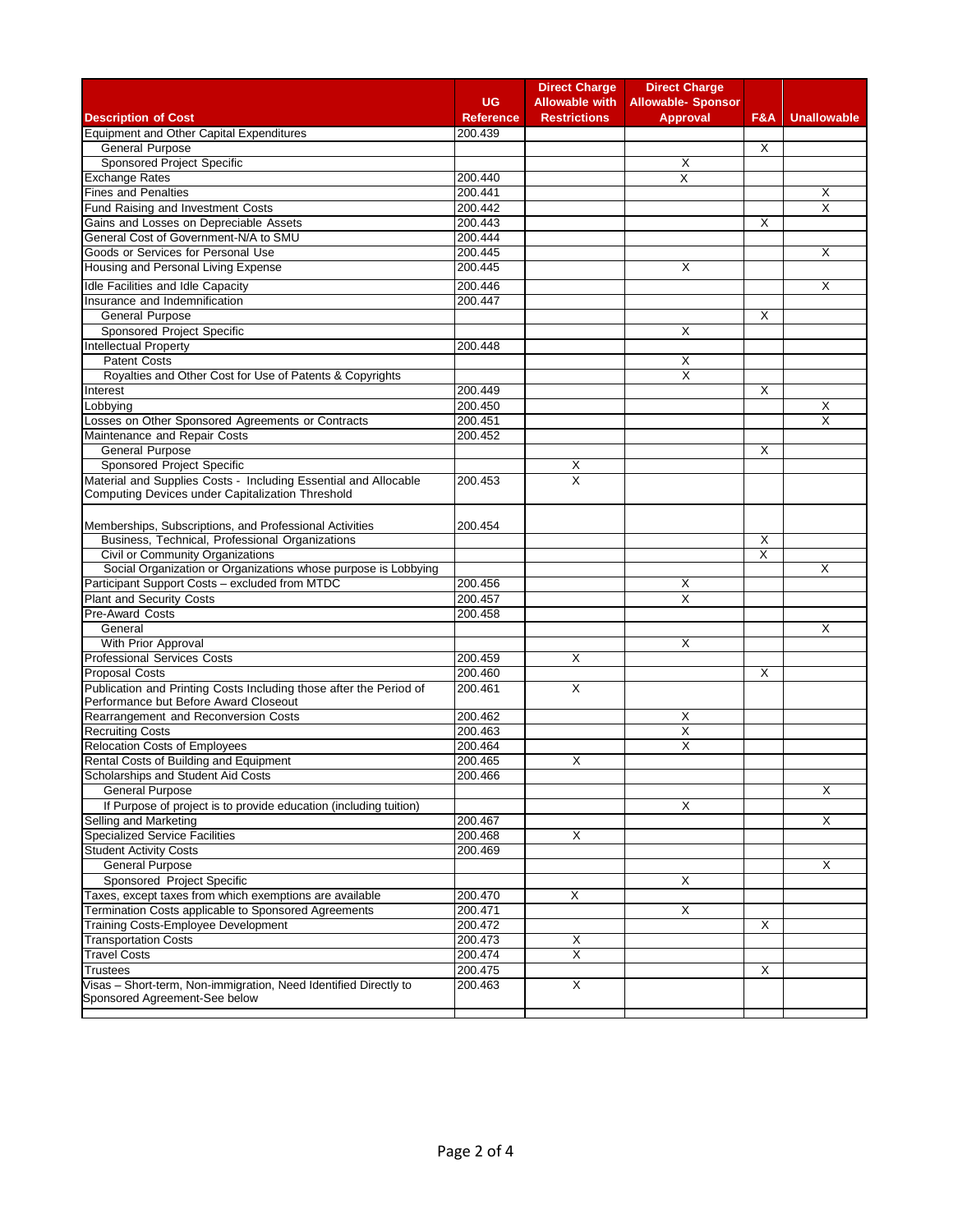# **Other Considerations:**

# **A. Administrative and Clerical Salaries (200-413/200.430)**

**Administrative and clerical staff salaries and associated fringe benefit** costs should normally be treated as indirect (F&A) costs. Direct charging of these may be appropriate only if all of the following conditions are met:

- Administrative or clerical services are integral\* to a project or activity;
- Individuals involved can be specifically identified with the project or activity;
- Such costs are explicitly included in the budget or have the prior written approval of the Federal awarding agency; and
- The costs are not also recovered as indirect costs.

\**Integral* is defined as essential to the project's goals and objective, rather than necessary for the overall operation of the institution.

You may not include the salaries of administrative personnel conducting such activities as financial reconciliations, general office clerical work, and proposal preparation, as these costs must be recovered through F&A charges.

Examples of projects where administrative and clerical costs could be included as direct costs in a proposal, with proper justification, include, but are not limited to:

- Large, complex programs, such as program projects, centers, and other similar sponsored projects;
- Projects with complex project management requirements, e.g., managing multiple subawards; and
- Projects that require making travel and meeting arrangements for large numbers of participants, such as conferences.

#### **B. Office Supplies, Postage, Local Telephone Costs, Periodicals and Memberships**

Items such as **office supplies, postage, local telephone costs, periodicals and memberships** should normally be treated as indirect costs.

#### **C. Computing Devices (200.453)**

The cost of **computing devices** is allowed for those devices that are essential and allocable to the sponsored project. They are no longer required to be solely dedicated to the project. Be aware, however, that computing devices costing less than \$5,000 are included in the **materials and supplies** category of direct costs. If there is a residual inventory of unused supplies exceeding \$5,000 in total aggregate value upon termination or completion of the project or program and their purchase was funded by the Federal government, these supplies must be utilized by another Federal award or the funding agency must be refunded their share of the fair-market value.

Note: Computing devices (UG 200.20) means machines used to acquire, store, analyze, process, and publish data and other information electronically, including accessories (or "peripherals") for printing, transmitting and receiving, or storing electronic information. Capitalized computer equipment (i.e., costing \$5,000 or more), is still classified as general purpose equipment and is normally unallowable as a direct cost unless approved by the awarding agency.

#### **D. Entertainment (200.438)**

Entertainment costs are allowable only when the cost is specific and has a programmatic purpose to the award, and is authorized either in the approved budget or with the prior written approval of the federal awarding agency. In all other cases, costs of entertainment, including amusement, and social activities, and any associated costs are unallowable.